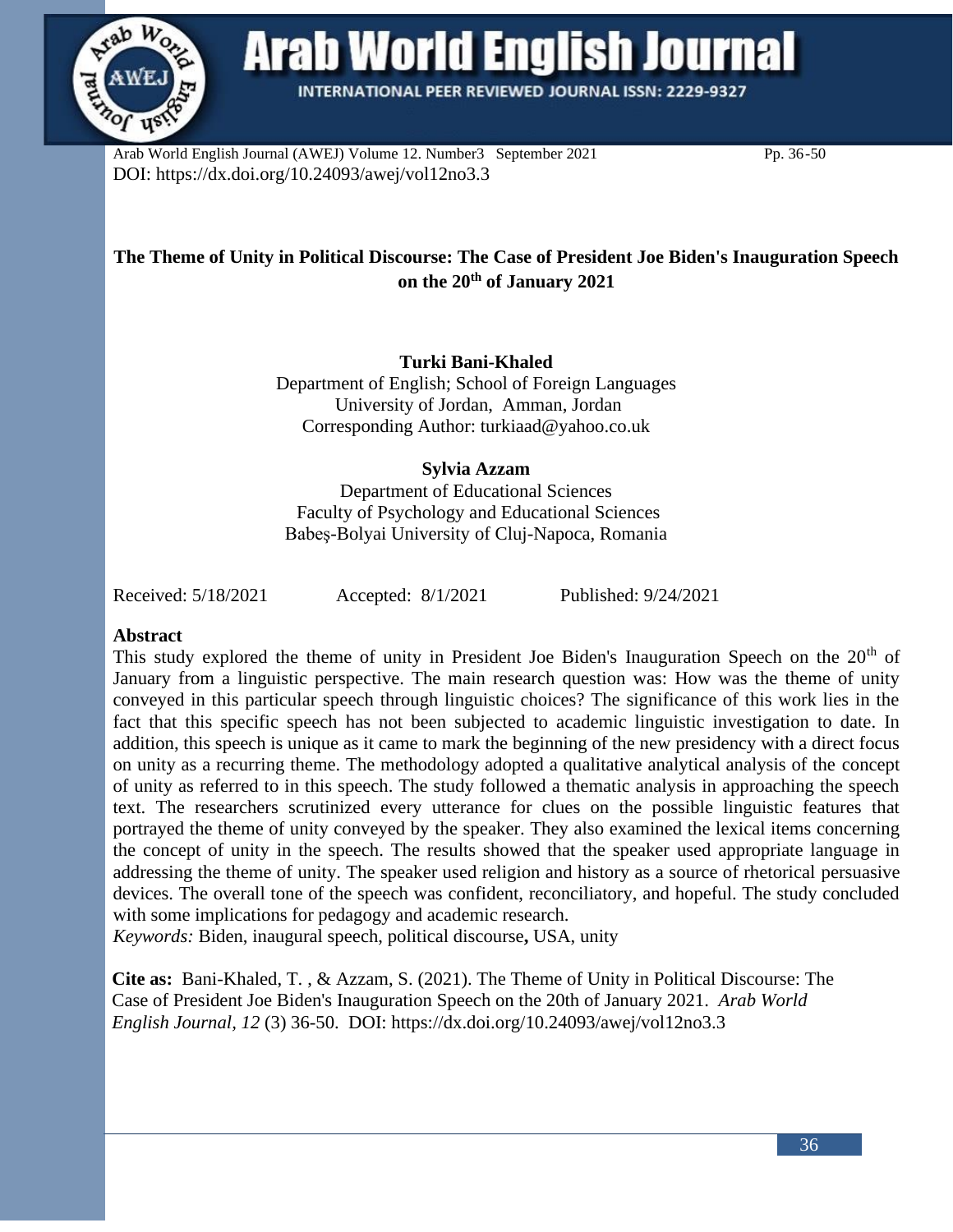#### **Introduction**

Politics is definitely about the constant struggle for power among interested individuals or parties. It deals with means of collaboration among various social institutions with the aim of resolving disputes peacefully (Chilton, 2004). Therefore, persuasive techniques are vital for politicians interested in manipulating others or getting people to accept or reject specific ideas or plans of action. Persuasion involves discourse and rhetoric to influence the receivers to adopt an attitude towards a particular issue (Van Dijk, 1998). Therefore, language is a crucial factor in the art and craft of persuasion as politicians appeal to language to manipulate others and probably control or dominate the behaviors of intended audiences. To achieve their purposes, politicians tend to employ public speaking to persuade target audiences and move them to embrace particular ideologies.

Political speeches belong to the genre of political discourse. According to Swales (1990), the term 'genre' refers to any kind of text that belongs to a distinct category. Moreover, Swales describes the concept of genre as an instance of communication identifiable through specific purposes and characteristics shared or assumed by the members of that discourse community. In other words, political speeches can be considered a genre within a political discourse where language, written or spoken, is deployed by a politician with the purpose of steering beliefs and emotions of particular audiences to produce a specific outcome. A political speech is necessarily functional and directive in nature. Thus, it manifests rhetorical features such as figurative devices like metaphors or idioms (Chilton & Schaffner, 1999). Political speech is also a form of a monologue where language expresses a particular ideology.

The language of politics has received a lot of attention in the literature of political discourse. Previous research has addressed linguistic features of political genres from several approaches such as pragmatics, stylistics, syntax, and discourse strategies. Among the types of political discourse that received attention are inaugural speeches. Newly elected political leaders usually present the inaugural address to influence people's hearts as well as minds concerning some issues. They address audiences who supported them and also adversaries who opted not to do so. The speakers, in this case, try to promote their new leadership package of ideas and plans. Therefore, the inaugural speech is quite diplomatic at its core. The inauguration is a chance for the leader to assert their leadership style; in this sense, the inaugural address is naturally rich in rhetoric which calls for various types of analysis. The linguistic choices made by the speaker are thus an abundant source of data for linguists and politicians alike. The linguistic choices made by the speaker cannot be arbitrary because of ideologies that determine the form and content of the speech.

## **Research Problem and Significance**

With this in mind, it is essential to note here that the rhetoric of the American presidency is of particular importance because it represents one of the most influential political figures in the world. The presidential inaugural speech is a unique event through which the new leader takes the oath and delivers hints on plans about the pressing issues. In this context, President Joe Biden's Inauguration Speech, on the  $20<sup>th</sup>$  of January 2021, is exceptional. It is so because of the political events and scenarios that surrounded it. The significance of studying such a piece of discourse lies in the messages that the new president seeks to deliver to the American nation and the world at large. In this kind of discourse, the political leader conveys the meaning that lies in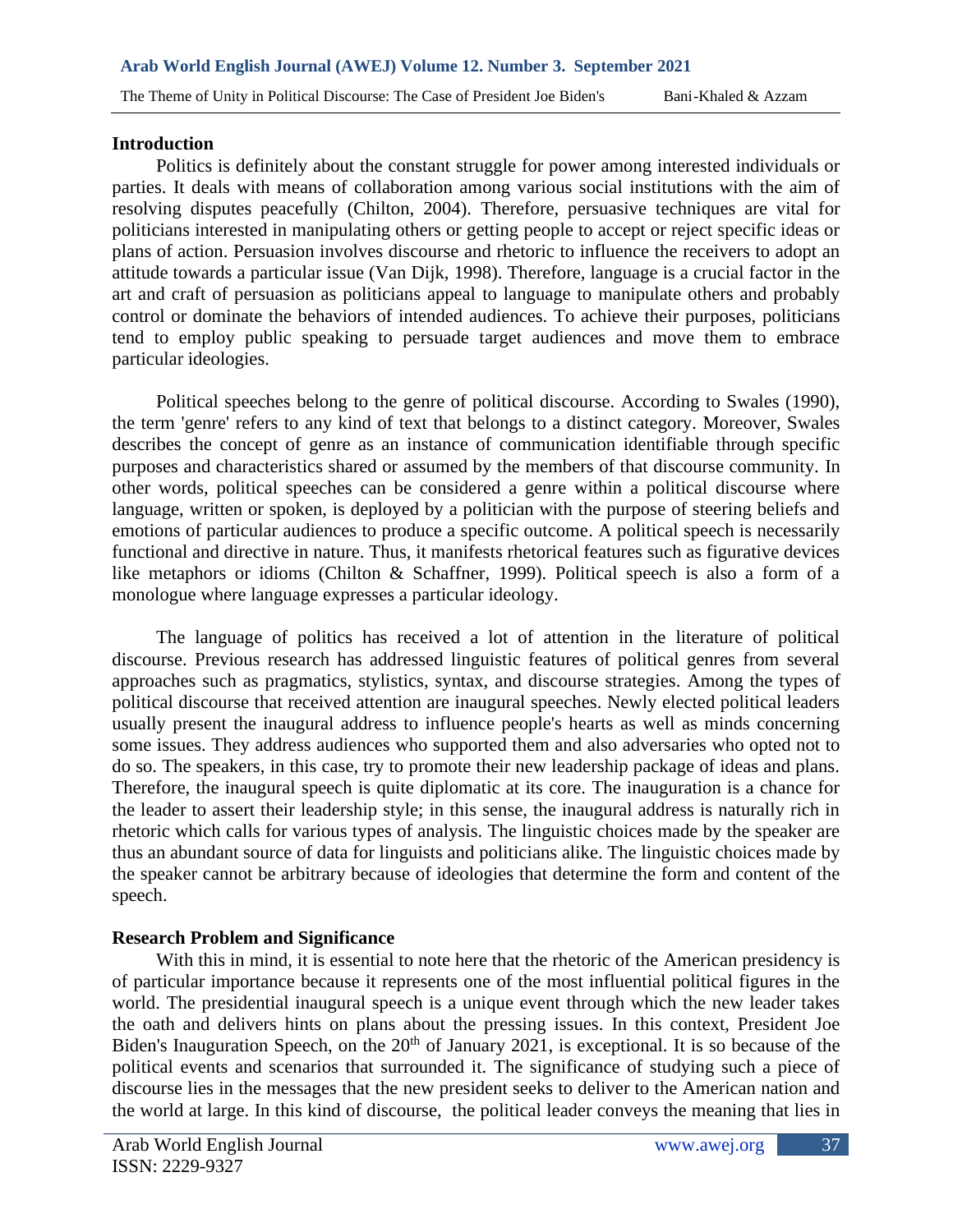the socio-cultural and the political context of the USA and the whole world. The traditional inauguration ceremony happens at the start of every new presidency in the USA. It is a landmark in American history where the newly elected president takes the oath and gives a speech. It is an occasion marking a new chapter in the history of American political life. The inauguration comes as a turning point to signify the traditional 'peaceful' transition of power. On this particular occasion, the former president chose not to be present.

This ceremony comes after the nation has experienced traumatic incidents. On the  $6<sup>th</sup>$  of January 2021, an angry mob stormed the USA Capitol and attempted to cause a lot of damage that resulted in the death of at least five people. At the time of the ceremony, the nation was still suffering from the COVID-19 pandemic, which killed many thousands of Americans. The inauguration came after the night of honoring the Americans who lost their lives for COVID-19. Mr. Biden and his wife, Jill Biden, attended that ceremony together with Vice President-elect Kamala Harris and her husband, Douglas Emhoff. Also, the economy was hit badly by the pandemic, and many people lost their jobs. A sad mood characterized the occasion. It seems that people looked for change and a glimpse of hope.

A new president came to deliver his message to the nation. An old president comes to take office in this challenging time in the history of America. He sounded sympathetic and wise; this becomes clear as we know from his biography that he had suffered from personal and family losses. This may have added to his wisdom and understanding of fate and mortality. Biden suffered the loss of his wife and daughter in a car accident that left his son seriously injured Biden was further hit by the loss of his eldest son, Beau Biden, who died of a brain cancer in 2015. This is surely an experience for self-reflection and self-enrichment. The sense of bereavement must have caused greater maturity and realization of the limits of humanity. Individuals and societies can go in hardships from time to time. It can be argued here that age and personal grief added to Biden's vision in addition to many years in public service mainly as a congressman and vice president. The oldest man ever elected to the office, Jo Biden comes with a grandfatherly compassionate message.

Therefore, it is natural we expect to see the effects of this contextual background on the inauguration speech that is the substance of this study here. The research problem here is the linguistic nature of the speech at hand. The goal is to explore the links between the conceptual content about unity and the linguistic means adopted to portray it in that communicative event. The topic of unity in the textual data is the focus of this paper. In particular, this research deals with the following questions:

- 1. How is the theme of unity articulated in the given speech?
- 2. What are the linguistic devices used in portraying the theme of unity in the speech?

## **Related Literature**

Studies on American presidential inaugural go as far back as the mid-1960s of the previous century. Hutton (1967) wrote on the rhetoric of John F. Kennedy's 'Inaugural Address' of 29<sup>th</sup> of January 1961. The author found that the speech reflected major issues such as 'betterment of some of the problems of mankind'. The study sought to test the hypothesis that John Kennedy probably presented a highly effective inaugural address. The conclusion was that this indeed proved to be accurate based on the evidence from the data analyzed. On the other hand, Savoy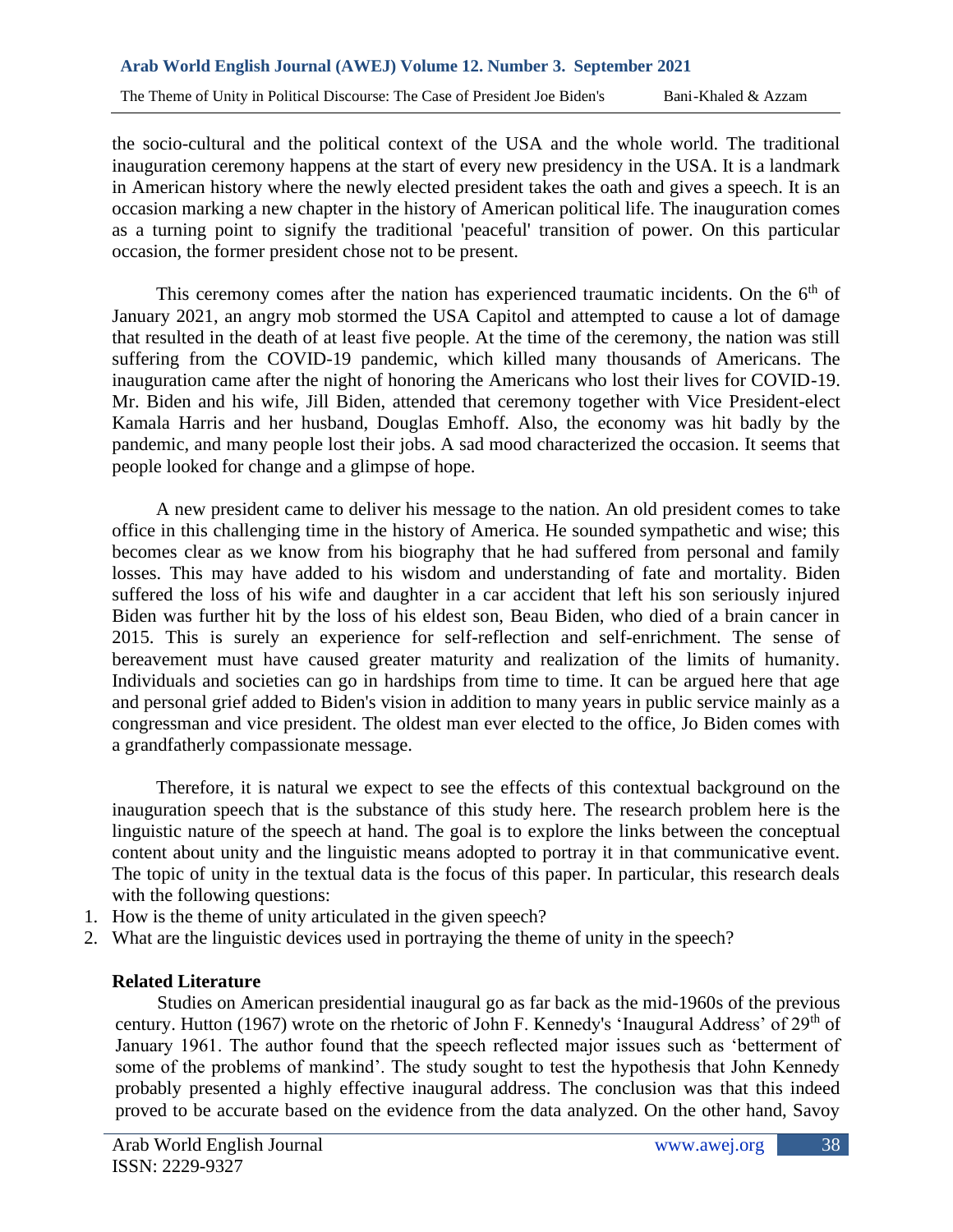(2010) analyzed the content of US political speeches and described a US political corpus comprising (245) speeches given by senators John McCain and Barack Obama during the years 2007–2008. The author characterized the common English words most frequently used by these political leaders in comparison with ordinary usage. The results revealed the overused and underused terminology in the speeches of both candidates.

On another front, Waheed, Schuck, de Vreese, and Neijens (2011) compared values of political speeches between developed and developing countries. They employed a content analysis approach on (48) political speeches of six leaders. The results showed that 'benevolence,' 'universalism,' 'stimulation,' 'self-direction,' and 'achievement' were most present in all speeches. Also, the study found that 'universalism' and 'benevolence' were most present in the rhetoric of politicians from developed countries while 'stimulation' and 'selfdirection' were in speeches from developing countries. The tones of speeches were also different, as shown in words expressing the values.

In the African context, Abuya (2012) examined the pragmatic and stylistic features in the Inaugural Speech of Goodluck Ebele Jonathan in Nigeria. The author analyzed the first (20) sentences in the text and identified (40) speech acts were identified. The findings showed the following speech acts: 'assertive – 55%, directive – 10%, verdictive – 15%, commisive – 75% and declarative – 45%.' The results also revealed that President Goodluck Ebele Jonathan used heavy sentences that performed commissive acts. The study concluded that politicians seem to be more likely to show appreciation to people after victory in elections.

Matić (2012) investigated discourse structures in the speeches of two American candidates in the 2008 presidential election. The results showed that both speakers any positive information about their opponent. Furthermore, the study highlighted some similarities in the speeches and illustrated the linguistic devices which conveyed their ideological beliefs. The study reported that the speakers used lexical items to express objection and criticism directly and indirectly and to empathize with the audience. Similarly, Munir (2014) studied the style of Barack Obama's second inaugural address. The technique of data collection in this research was note-taking and textual analysis. The findings revealed that Obama used several figurative devices such as metaphor, synecdoche, hyperbole, personification, metonymy, paradox, and simile. Also, the results showed that figurative language took the form of words, phrases, and clauses.

In a similar vein, Zheng (2014) conducted a stylistic analysis of the speech 'I Have a Dream' made by Martin Luther King with to provide pedagogical implications for English writing and making speeches. The results showed that King used words skillfully, which add much interest and beauty to his style. The study concluded that King artfully employment stylistic means to persuade the audience about equal rights for the blacks. Other studies focused on linguistic aspects, such as Enyi and Chitulu (2015), who studied cohesive devices in President Goodluck Jonathan's Inaugural Address-May, 2011. The results showed that the speaker utilized many features like 'lexical repetitions, synonyms and near- synonyms, superordinates/hyponyms and the various shades of oppositeness in language use' (Enyi & Chitulu, 2015, p.77). Moreover, Olajoke (2015) discussed the functions of linguistic devices in the Inaugural speech of the Speaker of the State House of Assembly in Nigeria. The results showed that legislators employed cohesive lexical devices such as repetition, synonymy,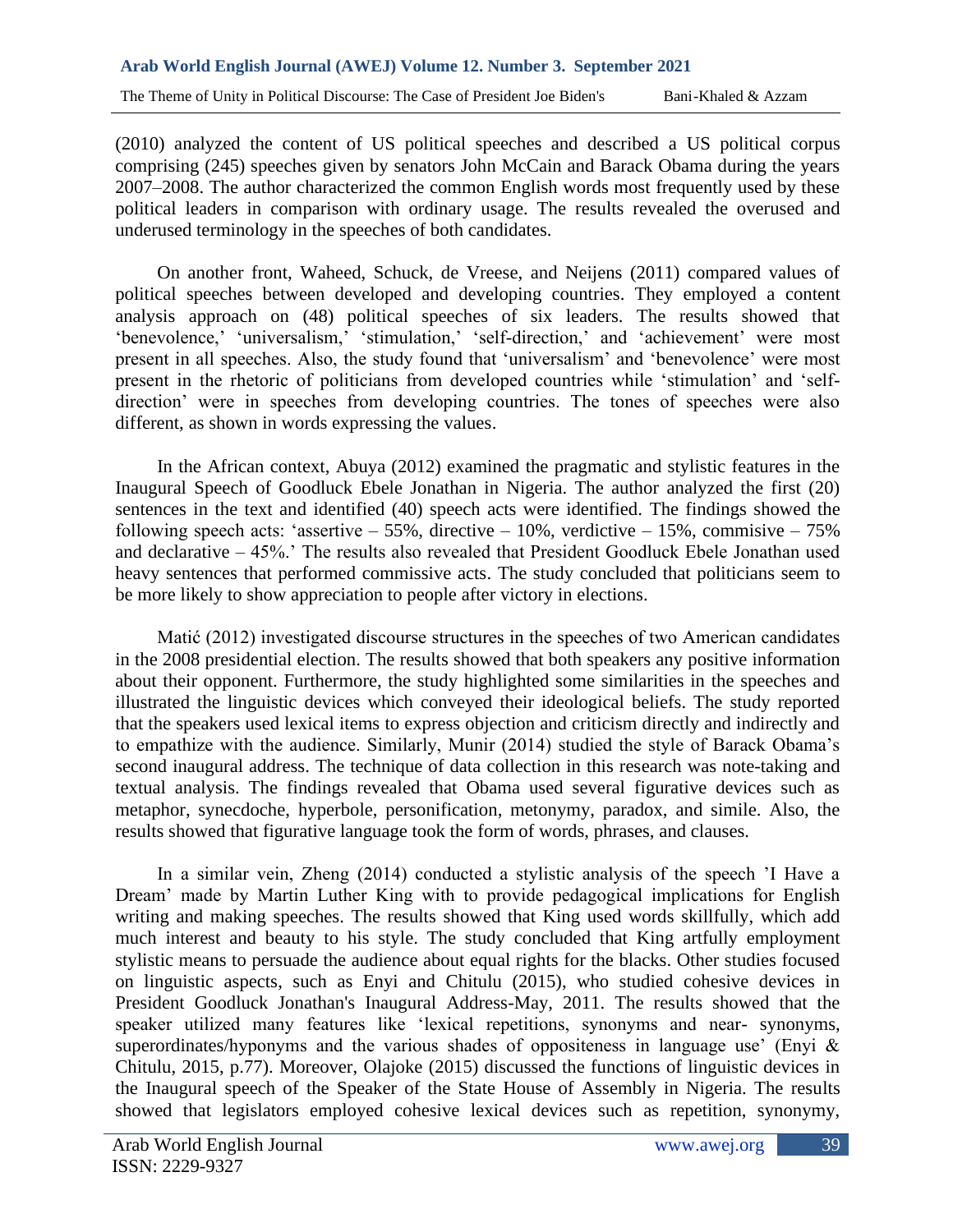antonym, collocation, super-ordination to achieve specific purposes such as interconnectivity, directness, emphasis, appreciation, and appeal in negotiating meaning in their use of language.

From a discourse perspective**,** Al-Majali (2015) explored speeches of the ousted Arab presidents during the Arab Spring using Halliday and Hasan's cohesion framework. The author used a sample of seven speeches representing the period from December 2010 to December 2012. The study found that these speeches manifested distinctive features different from the usual speeches of these presidents during the customary circumstances. The study concluded that these presidents utilized various techniques, e.g., repetition, synonymy, and hyponymy to achieve their political ideologies, such threatening the civilian protesters.

Furthermore, Altikriti (2016) reported on persuasive speech acts in Barack Obama's inaugural speeches (2009, 2013) and the last state of the union address based on the adopted model of Bach and Harnish Taxonomy (1979). The study found that President Obama used more sentences that performed constative speech acts than other speech acts. Obama used assertive illocutionary acts as an influential factor. On the other hand, a comparative approach was used by Sameer (2017) in his analysis of two Egyptian inaugural speeches from El-Sadat and El-Sisi, belonging to different periods. The purpose was to find out whether there were differences within this genre in the same culture or not. The results indicated a minimal difference between these two speeches according to Searle's theory of speech acts. Moreover, the study showed that El Sadat's used commissive acts, whereas El–Sisi's utilized assertive ones. occupied the first place. The study concluded that the circumstances of the elections caused these differences.

From a stylistic dimension**,** Okafor and Issefe (2017) investigated President Buhari's inaugural speech. The study used Halliday's systemic functional linguistics because of its emphasis on form-function correlation in language use. The results showed that statements and modal auxiliaries expressing intention and obligation were most prominent in the speech. The study concluded that the choice of these linguistic forms was functionally significant because they showed the informative nature of the inaugural and the president's commitment to fulfilling his promises. Recently, Dickerson (2019) wrote on the rhetoric inaugural address of President Trump 2017 by social media, specifically Twitter, and looked at the context surrounding the inaugural. The results showed that Trump drifted from the typical framework of the inaugural address where he used his own modernized style. In another study, Ojukwu and Osuchukwu (2019) explored the political speeches of Nelson Mandela. The research employed Austin's Speech Act Theory with particular reference to Searle's taxonomy of illocutionary acts. The researcher used a qualitative analysis and purposeful sampling for data collection. The results of the study showed that Nelson Mandela's speeches satisfied Austin's felicity conditions. The study concluded that Mandela's language contributed significantly to South African's freedom from the apartheid.

In a more recent study, Elsanhoury, Seddek, Sarwat, and Debian (2020) investigated the political election speeches of Donald Trump in 2016. They used a discourse analysis methodology to analyze the data. They also focused on the verbal and nonverbal linguistic features of these speeches. They also utilized a theme analysis method to isolate the recurring themes emphasized in Trump's speeches. The results showed that both the verbal and nonverbal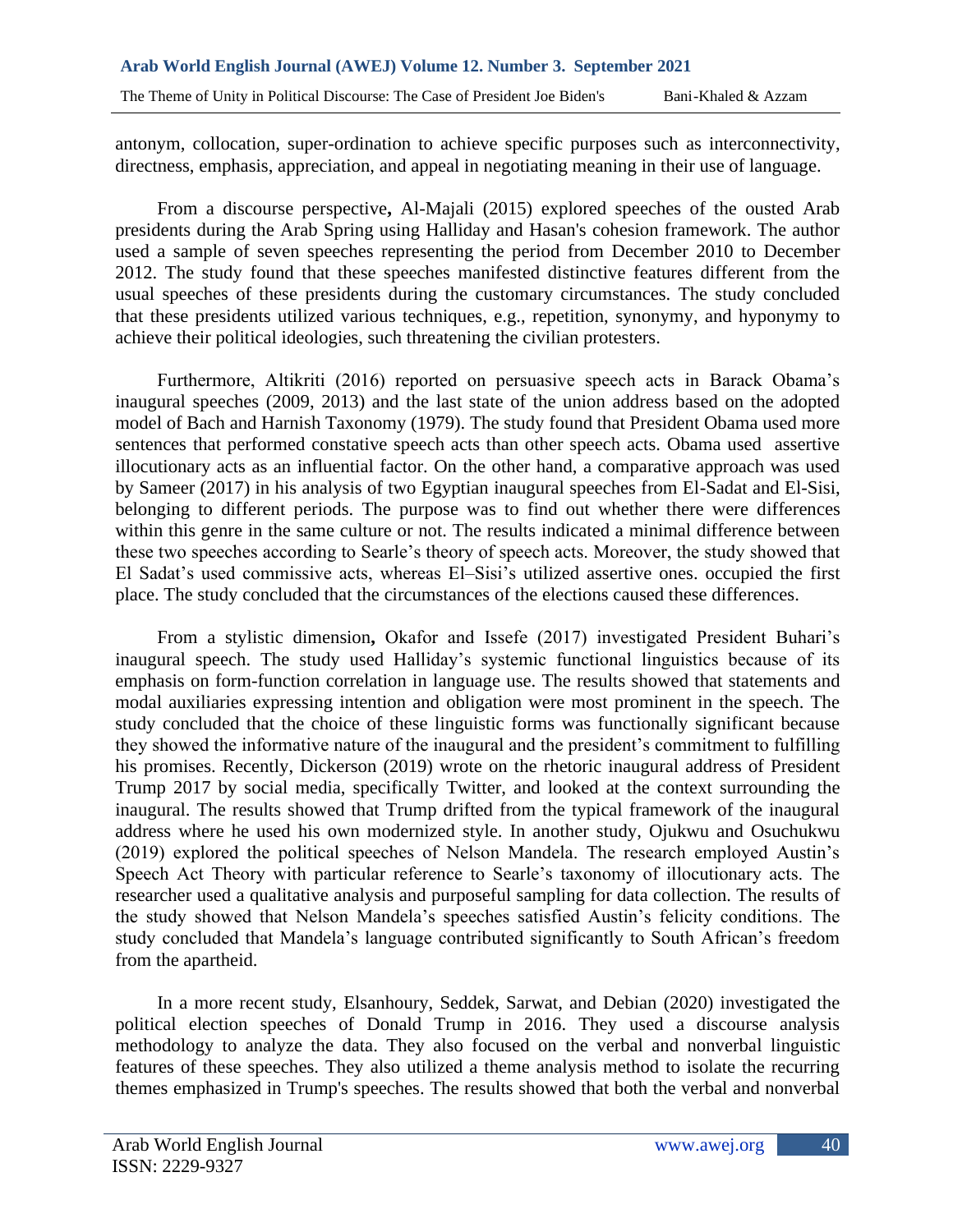messages influenced the audience and showed leadership of the speaker. It is interesting to note that such a study is helpful in the way it utilized nonverbal features of the political speeches.

 Most recently, Biden's speech received attention from Ahmad and Amir (2021), who analyzed the speech acts using quantitative and qualitative methodology. They employed The Speech Act framework suggested by Austin and Searle. The study showed that the speech used directive acts. The authors concluded that using Speech Act Theory was helpful in demonstrating the informative nature of Biden's speech.

Siregar (2021) discussed Joe Biden's elected president speech on the  $8<sup>th</sup>$  of November 2020 to identify the discourse structure and the ideologies contained in Biden's speech. The methodology followed the six critical discourse analysis (CDA) steps; problem identification, literature specification, code analysis, content analysis and coding, reading and interpretation, and explaining findings. The study found that Biden used thematic macrostructure and semantic microstructure, such as background, detail, and presupposition. Biden also resorted to syntactic microstructure, such as personal pronouns. The superstructures of the speech were opening, content, and closing remark. The results also showed that Biden stressed his ideology regarding unity, equality, and freedom for the US citizens.

 Abbas (2021) studied Joe Biden's election campaign speeches. The purpose was to show how Biden used the positive and the negative image of the USA in his election campaign speeches. The results indicated that Biden professionally utilized this discourse in almost all of his speeches. Moreover, Ricca and Johan (2021) studied deixis in Biden's inaugural speech. The authors adopted a qualitative method in which they analyzed the data using the theory of Miles and Huberman. The results indicated that person deixis was the most dominant in the speech, whereas the least dominant category was temporal deixis. Also, on political trend research, Xiaochen and Yang (2021) used big data technology to obtain word frequency statistics on the inaugural speech of President Joe Biden. The study made use of the social, interpersonal function theory in systemic functional linguistics proposed by Halliday. The study showed that metaphors helped in the attempts to understand the political direction of the USA. The study concluded that Biden used a lot of first-person and second-person pronouns to convey his promises to the nation.

 Rahayu, Suastini, and Jayantini (2021) described the discourse in Biden's speech using datadriven from his acceptance speech at the 2020 Democratic National Convention. The results showed  $(8)$  topics in the speech:  $(1)$  Crises,  $(2)$  the country that everyone wishes to live,  $(3)$ missions of Joe Biden, (4) Joe Biden and Kamala Harris's life story and family, (5) the campaign and election's value, (6) Joe Biden's reason for running as president, (7) Joe Biden's opinion of his opponent, and (8) Joe Biden's perspective about America. The findings also showed that each topic contained political discourse structures such as local semantics, lexicon, syntax, rhetoric, expression structure, and speech act and interaction.

Having reported some relevant literature, it seems clear that there is nothing yet about the theme of unity in the political speeches of Biden as a president of the USA. Moreover, previous research avoided using thematic analysis regarding the theme of unity which is the subject of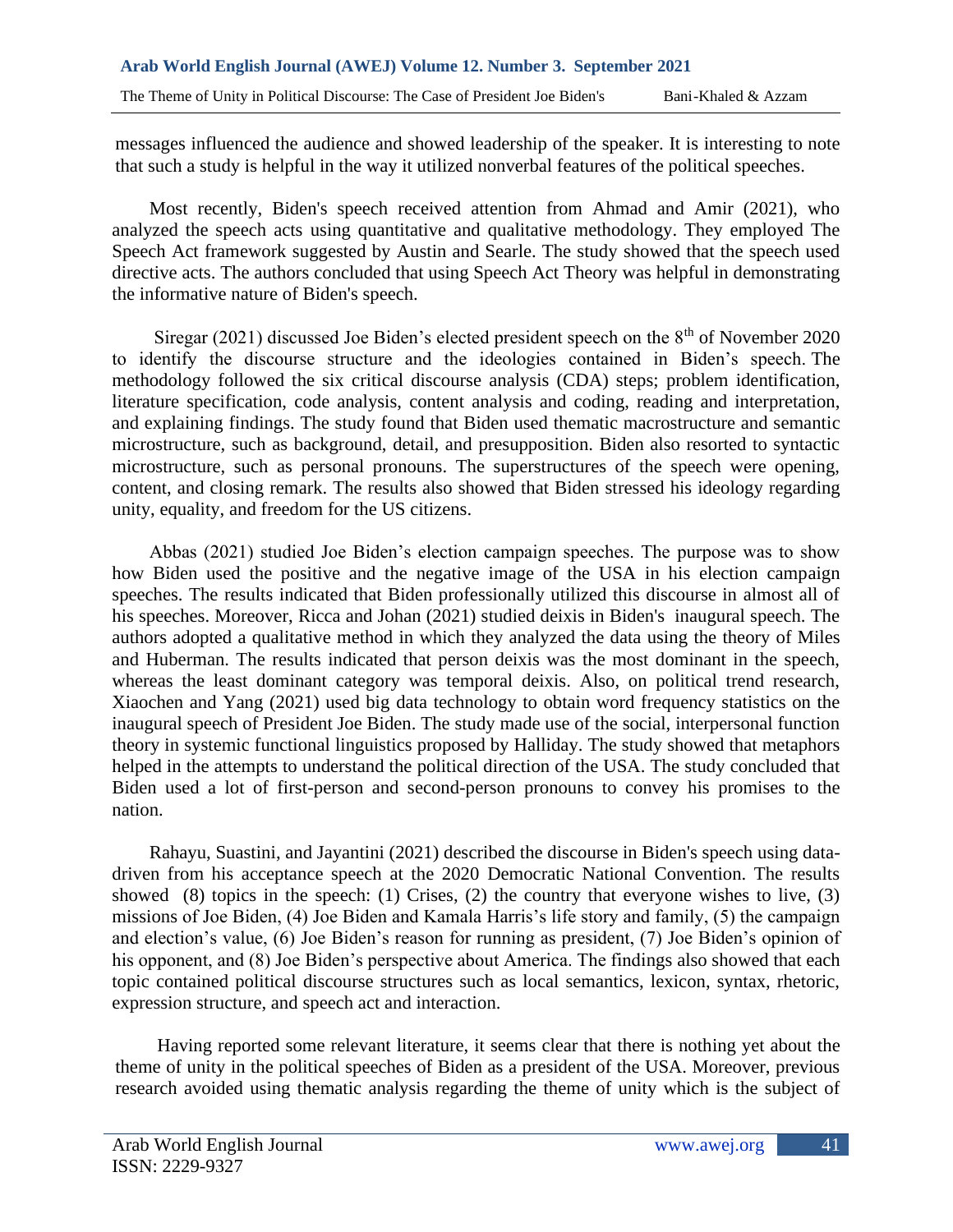this study. In brief, previous research seems to have restricted itself to the description of salient discourse features regardless of the thematic content in the speeches.

## **Method**

This study adopted a thematic analysis based on contextual information available on the speech event. The study deployed all possible linguistic techniques to identify the clues that depicted the theme of unity in the speech. The researchers utilized theoretical constructs from discourse analysis and pragmatics in the study. The aim was to explore the role of language in portraying the idea of unity in the speech. The whole text of the speech was considered the source of data. The method involved scanning lexical items and syntactic clues for theme identification. The official biography of President Biden provided necessary and useful data for the analysis. In addition, it was necessary to skim through the comprehensive media coverage of the event for possible information and contextual clues that could highlight the event.

The text was considered in terms of utterances rather than sentences because it was a spoken discourse. In the analysis of the speech, lexical items were considered most important. The speech provided abundant semantic content which reflected the power of language used by a key political figure. Moreover, the methodology used in this approach looked for the themes that may emerge from the data rather than imposing specific assumed themes by the researchers. In fact, in this study, data analysis goes hand in hand with data collection. Every piece of the data was seen as significant unless proven otherwise at a later stage. In this process, the researchers sought to highlight the prevailing themes in the speech which served as the corpus of the study. The source of the speech transcript came from the official White House website. The study corpus also included the audio-visual version of the speech which provided further useful clues. Both researchers listened to and read the address many times before embarking on the analysis. The researchers shared all gathered observations about the background of the speech event and made relevant remarks. The researchers lived the occasion with its details as a personal learning experience. Recognizing the themes is not a simple task due to the complexity of the content addressed in the speech with its complicated political connotations. The analysis considered every tiny detail to recognize a possible pattern in the text. The process was not linear in following the analysis. It was a recursive process where we went back and forth throughout the speech content.

The researchers also thought that they needed a coding framework to facilitate the analysis of the data. Therefore, they developed a system for decoding the data in our hands. They wanted to capture the clues that bring the insights to the surface. Coding is practically a process of labeling the qualitative data and organizing it to find specific themes in the text. The way these themes related to each other was also crucial in this process. The methodology also involved assigning labels, colors, or tags to each word or phrase signaling significant or recurring themes in the data. It was necessary to use color coding to achieve the coding operation which involved numbering of each utterance for ease of progression. The overall goal was to understand and interpret the speech to establish what ideology it stands for from the speaker's perspective in this case. Any information in the text, or indeed in the context, was potentially significant as a clue for theme hunting.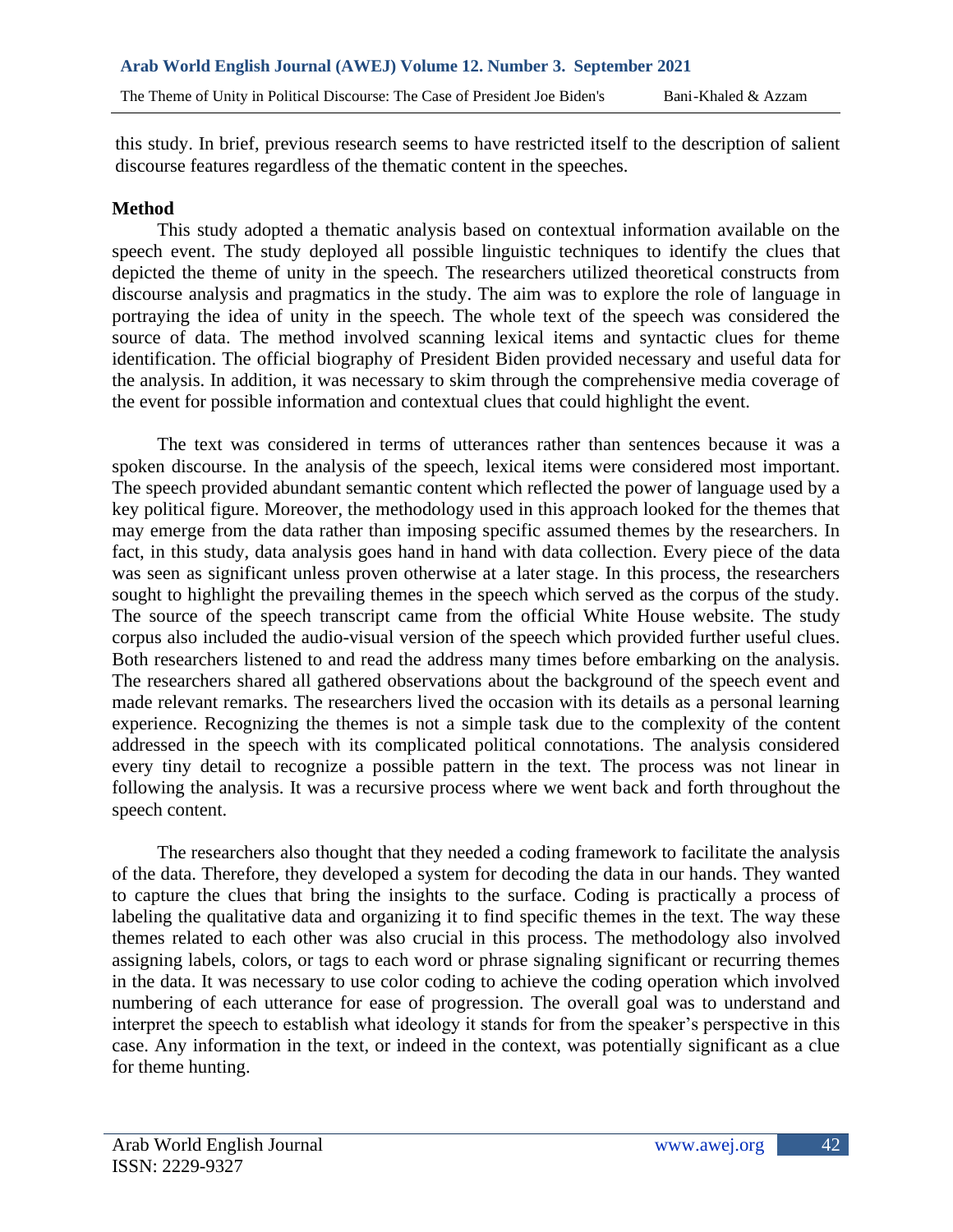The coding and analysis of the data were all manual in this case which guarantees direct interaction with the text. The researchers looked up meanings of each significant lexical item from several dictionaries and thesauruses for further coverage. They also scrutinized sentence structures and verb behaviors. Every chunk or set was read and re-read by each researcher in isolation. In addition, every utterance in the speech received a specific code. Using this inductive method would yield a more authentic as well as a fair treatment of the themes. The lexical items in the body of the speech served as exemplars of the themes identified. Moreover, in analyzing the speech, the thematic content was viewed as an instance of language in both spoken and written forms where the content is possibly a form of dialogue or interaction. The thematic load of the speech represents the philosophy of the new administration in the White House.

For each notion or function, the lexical and syntactic realizations were listed as evidence from the speech content. Lexical items or syntactic forms are tools which convey communicative functions in speech event. Also, words and phrases serve as lexical sets regarding particular themes or intended meanings. Of course, words or grammatical forms cannot be significant in isolation. Instead, they become meaningful when seen in the context of the general situation. Therefore, we used a minimalist approach to consider what we thought would be the minimum indication of a particular theme as evidenced by linguistic tools. Of course, the researchers who came as outsiders to the text bore no biases and tried their best to exclude their political inclinations from the study. In a further measure for objectivity, a group of advanced students of linguistics shared observations on the speech and worked as a focus group to help in verifying the themes. Yet, the spoken speech was utilized through multiple listening and watching on You Tube for additional clues for theme analysis.

## **Analysis**

Soon after he was sworn as the 46th President of the United States, Joe Biden, has delivered his inauguration address built around the theme of unity. He spoke about the need to bring the country together during an unprecedented moment of crisis. Biden has reached out to the whole nation calling for unity. He spoke for around (22) minutes and most of what he said centered around united America. Interestingly, Biden began his presidency with a speech that focused heavily on the theme of unity. Unity is clearly the number one issue that characterized this address by the new President. It will be pretty interesting to see how other predecessors approached the idea of unity in their political agendas. However, this issue may attract authors in future papers on political discourse. In facing severe health and economic challenges, among others, it is natural that a call for unity becomes a top priority. Unity may be considered a valid goal by any political leader. It is of a great value. Whenever a nation faces a threat, local or foreign, the immediate answer is the appeal to national unity. Unity, of course, is elusive and cannot be easily realized; sometimes, it is no more than wishful thinking. It is not surprising that unity comes as a top priority for Biden in his maiden speech as president. Biden is aware that the call for unity at this time in history may sound unreasonable or unrealistic or even *'naïve*', as he put it. But he took the trouble to make a case for unity clear and loud. '*The forces that divide us are real*', he said. He refers here to history to show that this phenomenon is not new but has roots in past times.

Biden comes to the office just after (12) days of a severe attack on the very foundation of American democracy: the Capitol. Trump supporters stormed the Capitol as millions of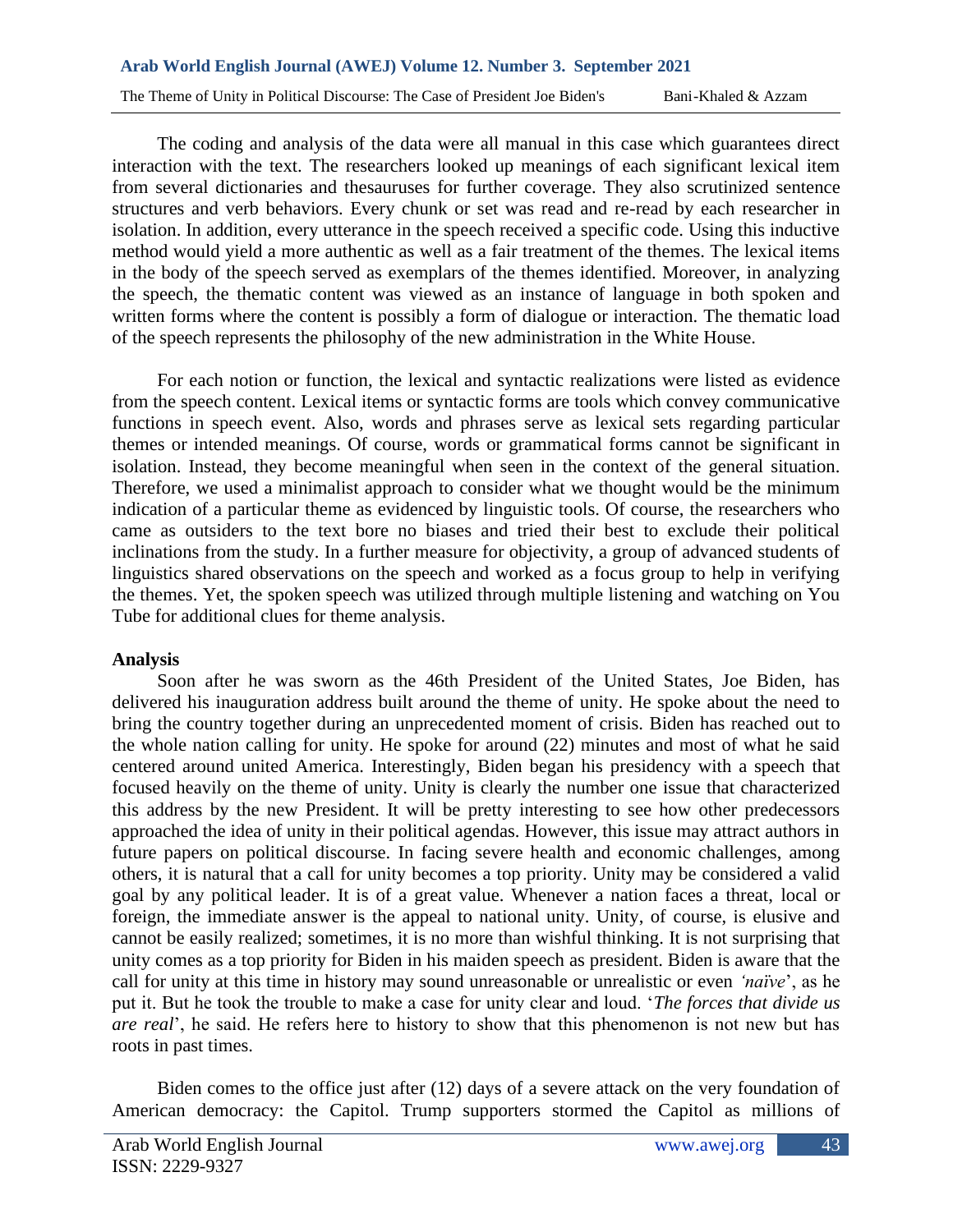Americans were under the impact of false claims that elections were 'stolen.' In this sense, the very legitimacy of Biden's presidency has come under fire. A time of doubts and uncertainty filled the atmosphere.

The opening section of this speech addresses the audience who were present in the place for the occasion. The president directly greets this audience by name. These dignitaries included Justice Roberts, Vice President Harris, Speaker Pelosi, Leader Schumer, Leader McConnell, Vice President Pence. Biden has also addressed other '*distinguished guests*' and '*fellow Americans*.' Representation from both leading parties is noticed and acknowledged as a sign of bipartisan unity and reconciliation. The exception is, of course, is the absence of the defeated former president Donald Trump who chose to fly to Florida a couple of hours before the ceremony leaving and evacuating the White House for the new leadership without ever accepting the results of the elections. The following excerpt in Biden's speech takes the idea of unity further:

"I thank my predecessors of both parties for their presence here. I thank them from the bottom of my heart."

In this speech act of thanking and showing gratitude to the former presidents, Biden asserts the idea of bipartisanship as a means to achieve unity in politics. Partnership rather than division are the sole means of attaining progress in the political arena. To thank those former presidents from both parties (democrats and republicans) who attended the ceremony is a sign of unity and sponsorship of democracy. The thanking from the depth of one's heart is an open call for Americans to stay united regardless of political ideology.

The first and probably the foremost significant theme that emerges in this speech is unity. In the first greeting and opening statement, we notice the lexical and syntactic realizations *(my; fellow)* which indicating solidarity and collegiality. Here, the President is expressing his personal identification with the American people. The attendance of leaders from the republican party: Leader McConnell, Vice President Pence, is also a sign of unity. The lexical item *'fellow'* suggests meanings such as sharing, partnership, equal standing as class or rank. The word *'fellow'* is also about being viewed as a peer, and that is an ample signification of sharing common characteristics in a group, that is, society. In addition, the word *'fellow*' conveys the meaning of citizenship, affiliation, and personal attachment to the American people as a nation. The term *'fellow***'** further implies meanings of association and a sense of belonging. The theme of unity is strongly expressed here in this strong word indeed. The reader or listener, in this case, the ordinary American citizen, would feel this sense of harmony with the leadership. Also, the audience would share the feelings of nationalism in being united for a cause. The phrase *'my friends'* in this clause is yet another highlighter of the unity theme. Friendship resonates with the word '*fellow*' mentioned earlier in the speech. Fellowship emphasizes the emotional and social bond with fellow Americans. When the leader at the top addresses his people as friends, the call for unity is more likely to be much appreciated and believed. Of course, the personal pronoun *'my'* stresses solidarity with the audience here, indicating that unity is the issue to be shared among Americans.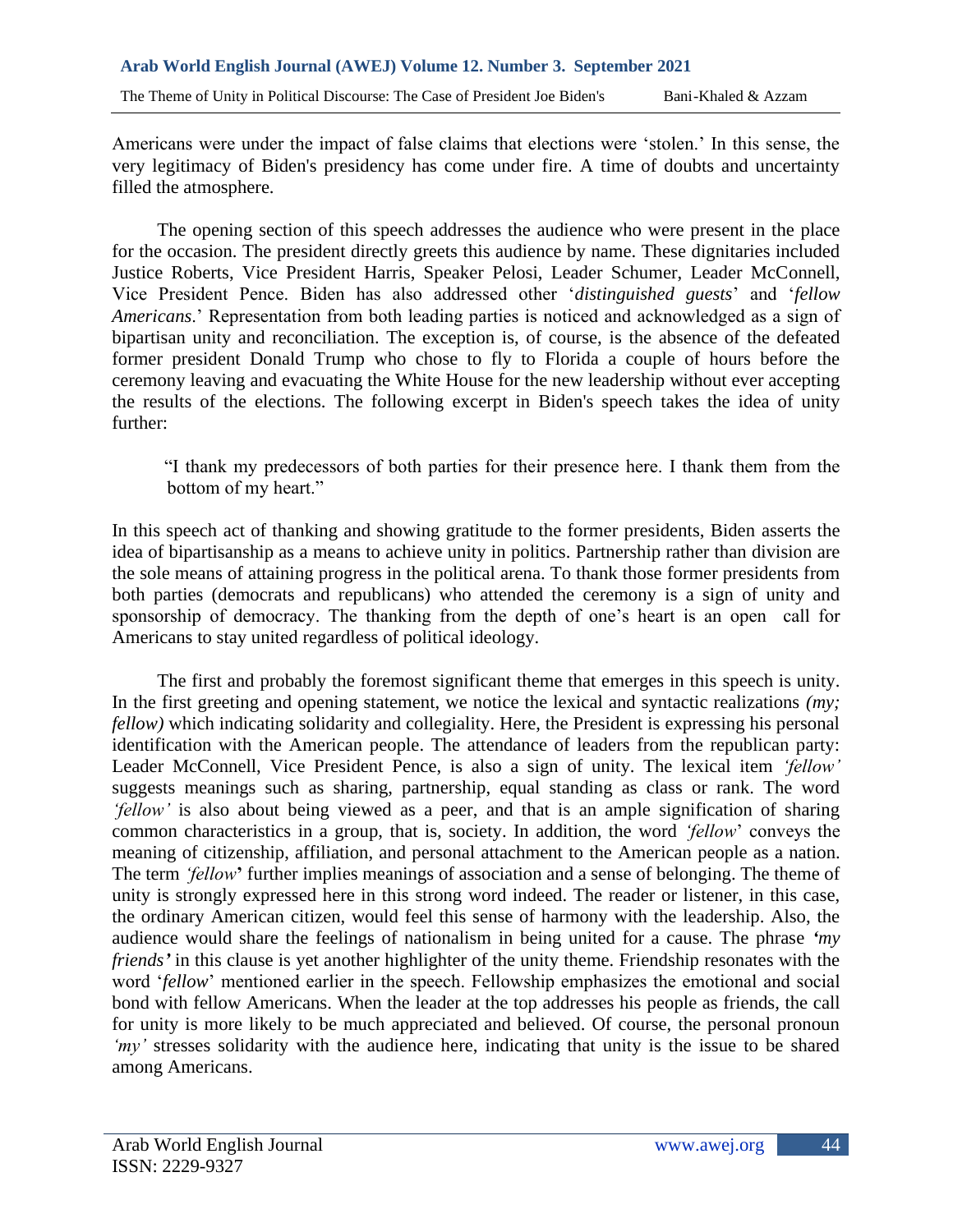#### **Arab World English Journal (AWEJ) Volume 12. Number 3. September 2021**

The Theme of Unity in Political Discourse: The Case of President Joe Biden's Bani-Khaled & Azzam

In the same vein, Biden argues that unity is the answer to the nation's divide. The utterance: *'we come together as one nation'* carries the core element of harmony. The word *'indivisible'* is a strong exponent of unity in this context. We should remark here that the consistent use of the personal pronoun *'we'* suggests unity. Biden conveys the theme of unity through vocabulary like '*coming together'* and '*peaceful*' where democracy is practiced in its best forms and not through riots or violent mobs. Thus far, the speech is focusing on these two paired themes: unity and democracy. The phrase *'as one nation'* is a permanent reminder of unity and the need to reunite for the noble cause of solidifying democracy.

Moving ahead in the text of the speech, we recognize that Biden expresses unity in other words. He repeats the pronoun *'we'* to emphasize the notion of unity. Also of interest is the mention of *'the nation'* and *'our uniquely American way.'* Unity is possible, and unity is a must. The following extract from the speech illustrates how Biden captures the idea of unity as a feasible goal :

"We look ahead in our uniquely American way – restless, bold, optimistic – and set our sights on the nation we know we can be and we must be"

The phrase *'our nation'* signifies unity. Biden, in this speech, is never tired of shying away from stressing the need for unity. He elaborates on the same theme by suggesting that to achieve the most American noble goal, i.e., democracy, there is only one way, which is unity. The American story that denotes the past events and achievements overcoming hardships is conditioned here by unity. This supposition is evident in the phrase: *'all of us.'* The American story is the collective, collaborative attitude rather than divided practices that can save the nation. The nation can achieve unity through the embrace of the constitution in which the very first words were: *'We the People.'* The lexical items carried the theme of unity strongly. Words such as *'perfect union'* gave the theme of unity a measure of strength that is rare to find. The theme of unity goes on as we navigate through the speech text. We see expressions of unity manifested as *'we have come so far.'*

In response to the challenges, the President puts forward the solution. In this, he returns to the basic theme of the speech: Unity. Yet, he considers unity as the most elusive form of democracy. This idea is clearly stated in the following segment:

"To overcome these challenges – to restore the soul and to secure the future of America – requires more than words. It requires that most elusive of things in a democracy: Unity."

Unity is elusive. Biden stresses this idea as more meaningful than a simple word. It is ideal and maybe a faraway dream. Unity is the remedy, but it is difficult to catch. The President presents the idea of unity along with the phrase: *'restore the soul.'* The rhetorical expression *'to restore the soul*' is a very effective means of capturing the picture of unity rebuilding in a dangerously divided nation. This expression is very intriguing indeed. Without the soul, the 'body' is dead. The soul symbolizes life and dynamism in society. To say *'restore the soul'* means that the American culture has lost its very soul because of the practices of previous leaderships. The use of the word *'soul*' here is metaphoric, and it brings a sense of rituality to the situation. The soul is primarily viewed by many as immortal, while the body may decay. The soul of the American democracy needs rebuilding. It should be guarded, and nourished and this is what the new leader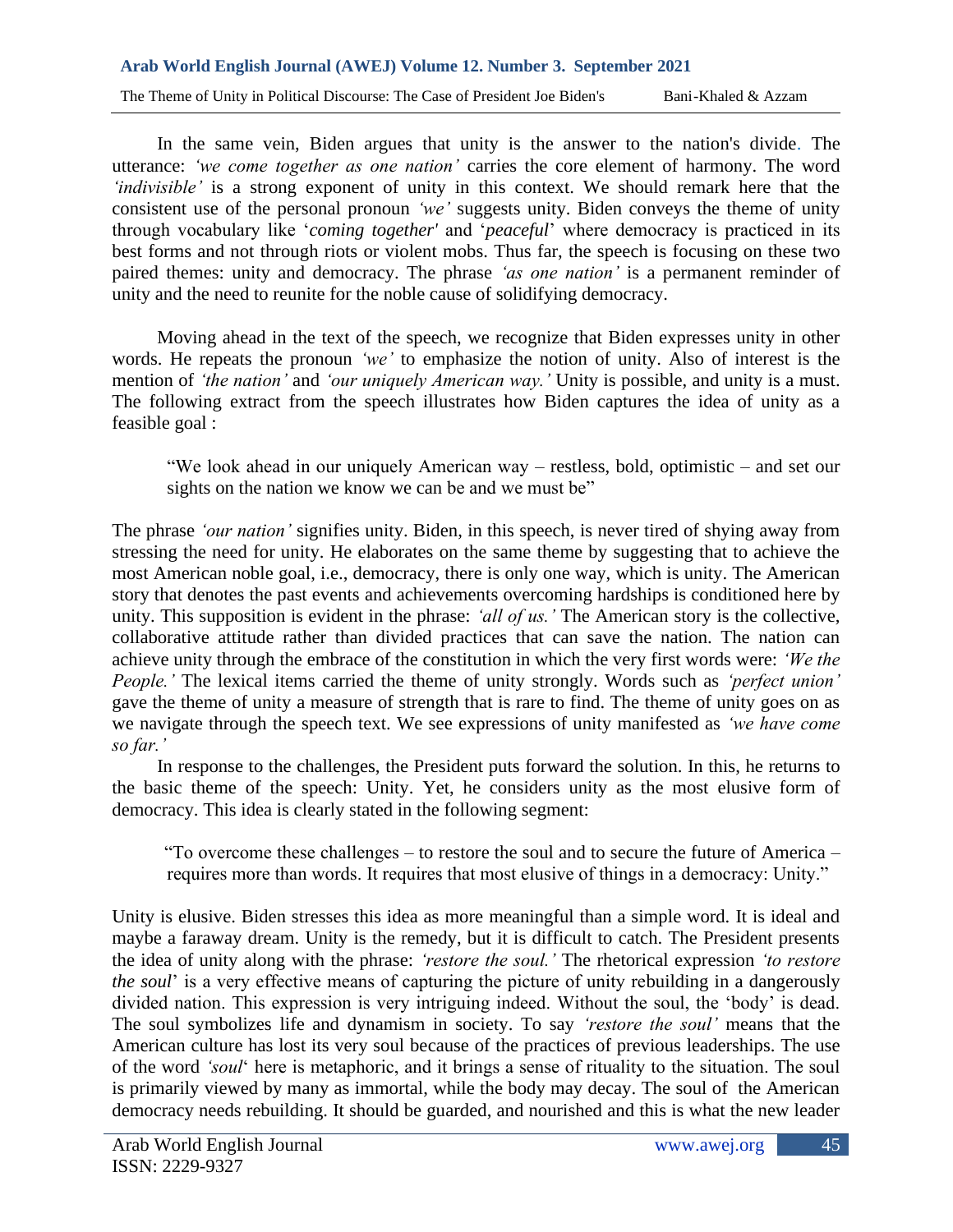will be doing. The soul embraces as the identity of any entity. It is the seat of imagination and affection. It gives direction to the one feeling lost. It is a religious metaphor, and the speech made excellent use of it.

The appeal to unity is reinforced again by using strong language in the form of a direct call to Americans to join forces for the good of America. Unity is the solution for social and economic-political illnesses. The following excerpt from the speech shows this strategy:

"Bringing America together. Uniting our people. And uniting our nation. I ask every American to join me in this cause. Uniting to fight the common foes we face."

Unity is the correct answer to face the challenges ahead. The President is realistic in confirming that he is aware of the size and scope of the challenges that make unity looks like fantasy to some people. Biden expresses this idea finely as follows:

"I know speaking of unity can sound to some like a foolish fantasy. I know the forces that divide us are deep, and they are real. But I also know they are not new."

But he reassures the audience that these dividing *'forces'* are not new. Biden has been in politics for the past (36) years, and he knows the limits and the possibilities. He knows that the divisions are rooted deeply in the fabrics of society. Yet, he is showing his readiness to face them. As expected, Biden delves into history for insight and evidence to substantiate his point about the supremacy of unity over division.

Biden makes mention of Saint Augustine in pursuance of the meaning of nationhood. He lists the ordinary objects of love that unite the people in a nation. These are: *'opportunity, security, liberty, dignity, respect, honor, and the truth.'* These seven objects of love are ethical and moral values that bring a nation together. Biden refers to them as requirements for restoring the soul of America. Each term may take many pages of books and dictionaries to grasp the essence of the everyday objects of love. Biden brings them as a list in background to his concern over ethical politics. Truth and lies are a concern in light of the incidents that took place before the inauguration.

Unity is the answer to all of these malfunctions in society. In addition, unity is the key to future. Biden uses a list of *'we can*' (repeated eight times) as possibilities that can happen in reality due to unity. For example,

"With unity, **we can** do great things. Important things… **We can** make America, once again, the leading force for good in the world."

Biden uses solid diction to show the way by suggesting unity and tolerance. He simply warns against division and distrust and preaches for unity and collaboration. The answer is in the phrase: *'opening the souls.'* It is a spiritual kind of remedy. Tolerance and humility are the essential components of unity. The spiritual recipe for bringing America together is readily available in more eloquent rhetoric. Consider, for example, the following expression showing unity in its best forms: '*My fellow Americans, in the work ahead of us, we will need each other.'*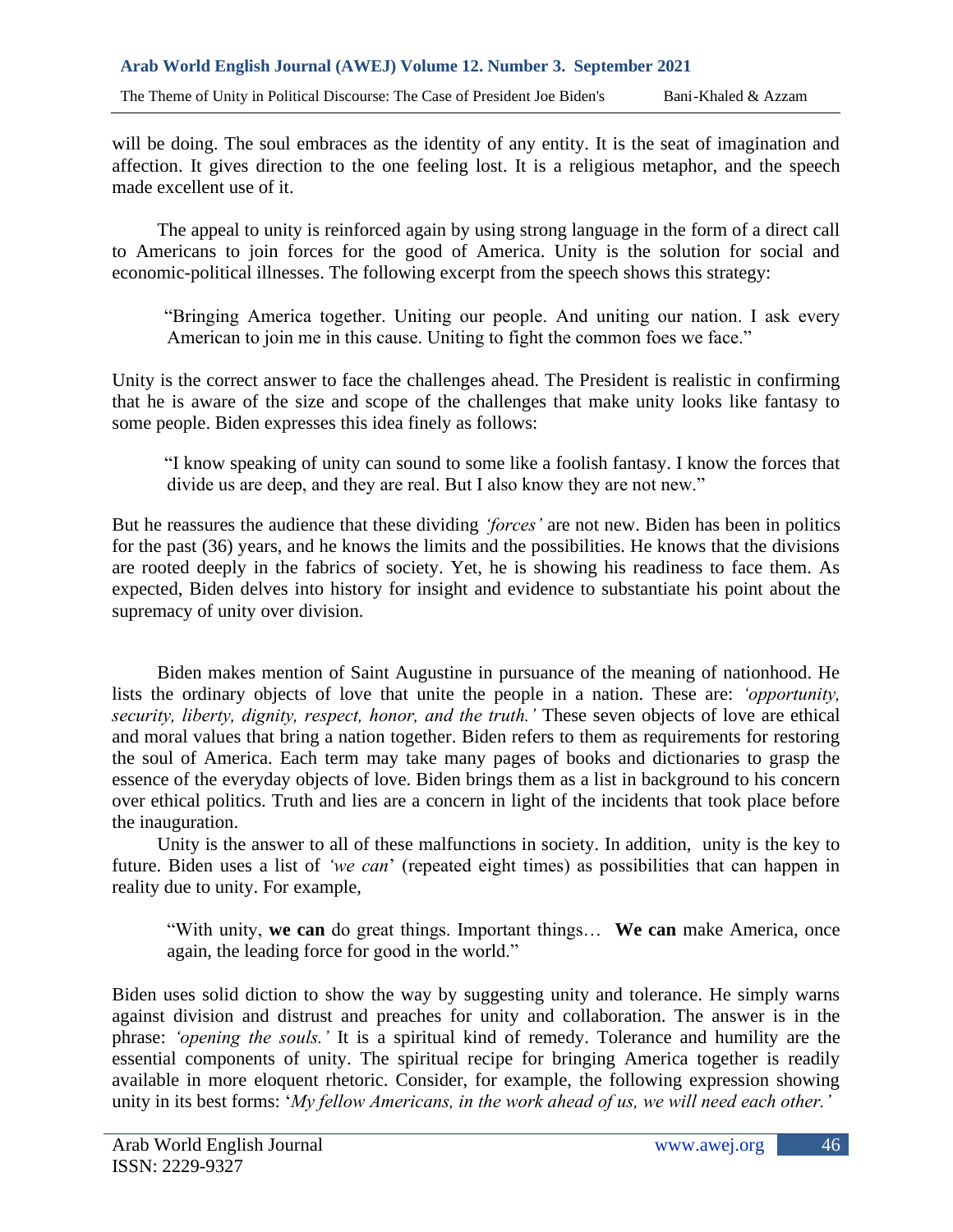#### **Discussion**

It is clear from the speech analysis that unity as a theme and a priority occupied almost every part of the speech. The apparent focus on the theme of unity comes as no surprise as we know the incidents that preceded the event of the address. Moreover, the content and language of the text revealed how linguistic choices served the purpose of the speech event very well. The employment of powerful phrases based on history and religion helped portray the indispensable value of coming together to face the challenges ahead. Both rhetorical functions and lexical realizations cleverly highlighted the seriousness of the situation and the need for unity as the only and best solution and a way forward.

The analysis also showed clear allusions to spirituality that reflected the ideological orientation of the new president. The lexical choices came in harmony with the function of stressing unity as a requirement for maintaining democracy. The overall tone of the speech sounded optimistic. The president was grateful and respectful in general. The tone appeared reconciliatory as well. Affiliating with the nation was also apparent in the speech. Words and phrases that showed solidarity with the audience served that function well. The allusion to the constitution and previous presidents or founders of the nation was also significantly predominant. Powerful language also showed resilience and determination to face the challenges ahead. The speech served the tone of confidence and reassuring. Reference to history and resorting to religion were used as rhetorical techniques to assert the need for unity.

In light of the previous related literature, it seems clear the content and language of this particular speech are both functional and directive, an idea suggested by (Chilton & Schaffner, 1999). The speaker is interested in influencing the audience's by resorting to a variety of persuasion devices that are mainly linguistic. Previous inauguration research showed that every new president has a particular plan to promote. For example, J.F. Kennedy focused on issues of the time, such as the welfare of humanity as a global concern, as reported by Hutton (1967). Similarly, social values such as benevolence, universalism, stimulation, self-direction, and achievement were the focus of (48) speeches of 6 leaders as reported by Waheed, Schuck, de Vreese, and Neijens (2011). Other studies seem to have focused on pure linguistic devices as exponents of functions and notions of communicative purposes.

The approach of this particular study was thematic, and it seems that little previous research handled the idea of unity as a unit of analysis in inaugural speeches. Therefore, compared with other studies, it seems clear that we need to maintained more balance between the analysis of linguistic devices and the analysis of themes addressed in the speeches selected. From previous research, it is clear that past trends focused on a purely linguistic exploration at the expense of notions and themes.

#### **Conclusion and Implications**

Having disclosed the theme of unity and how Biden's speech utilized linguistic means to portray its significance, it is now possible to conclude that this particular speech is of special importance. The analysis showed that the theme of unity occupied the bulk of the inauguration address. The circumstances that preceded and surrounded the occasion influenced the linguistic choices and the notions in the text. It was clear that throughout the text, Biden was preoccupied with the idea of uniting the divided nation. The content in the speech revealed expressions and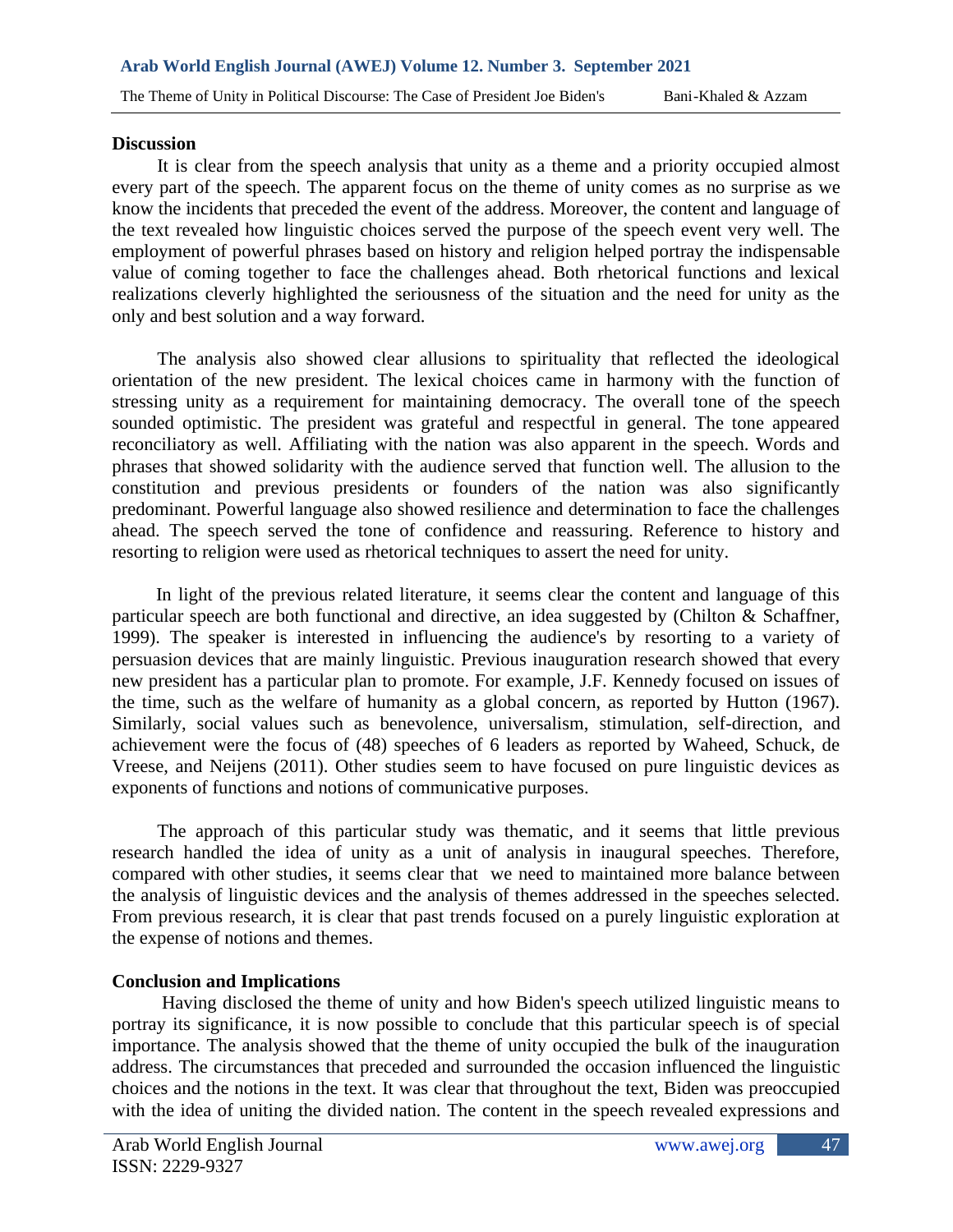phrases that captured the essence of the message: Unity. It was also clear that the diction was quite suitable to the theme of unity.

The analysis also showed clear allusions to spirituality that reflected the ideological orientation of the new President. The lexical choices came in harmony with the function of stressing unity as a requirement for maintaining democracy. The overall tone of the speech sounded optimistic. The President was grateful and respectful in general. The tone appeared reconciliatory as well. Affiliating with the nation was also apparent in the speech. Words and phrases that showed solidarity with the audience served that function well. The allusion to the constitution and previous presidents or founders of the nation was also significantly predominant. Powerful language showed resilience and determination to face the challenges ahead. The speech served the tone of being confident and reassuring. Reference to history and resorting to religion were used as rhetorical techniques to assert the need for unity.

This research can serve several implications. These may be pedagogical and academic. At the pedagogical level, this speech and similar political inauguration speeches can act as vehicles for thematic discussions among language learners who can discuss unity as an essential element in a democratic society. The language features can also highlight devices for transferrable learning. In public speaking courses, this speech can serve as a perfect example of how to address unity in democracy. For academic research, this study could attract further studies on how other speeches handled the theme of unity as a political concern. Future research could utilize the thematic approach in analyzing other speeches. For thematic lexicography, researchers and lexicographers could investigate the notion of unity based on authentic data from this speech and other similar ones.

## **About the Authors:**

**Turki Bani-Khaled** is a full professor at the University of Jordan. He holds an MSc in ESP from Aston University/UK and a PhD in Applied Linguistics from Exeter University /UK. He has worked in and outside Jordan and held a variety of academic positions and published many articles in various journals. ORCID ID: https://orcid.org/0000-0003-4789-0699

**Sylvia Azzam** is a former school principal and currently a PhD student at Babeş-Bolyai University of Cluj-Napoca/Romania. She earned an MA in Education from the University of Derby/UK. Her research includes English language and education for sustainable development in higher education. ORCID ID: https://orcid.org/0000-0001-7553-5948

# **References**

- Abbas, Ali, (2021). Joe Biden's Skilful Rhetoric: A Critical Discourse Analysis, SSRN: <https://ssrn.com/abstract=3830027> or [http://dx.doi.org/10.2139/ssrn.3830027](https://dx.doi.org/10.2139/ssrn.3830027)
- Abuya, E. J. (2012). A Pragma-stylistic Analysis of President Goodluck Ebele Jonathan Inaugural Speech. *English Language Teaching, 5*(11), 8-15. doi:10.5539/elt.v5n11p8
- Ahmed, Hazhar Ramadhan and Amir, Shamaila, (2021). Speech Act Analysis of Joseph R. Biden, Jr.'s Inaugural Address on 20<sup>th</sup> of January 2021 as the 46th President of the USA (6th February 2021). Electronic Research Journal of Social Sciences and Humanities Vol. 3: Issue I, pp. 43-55 (2021), Available at SSRN: <https://ssrn.com/abstract=3780457>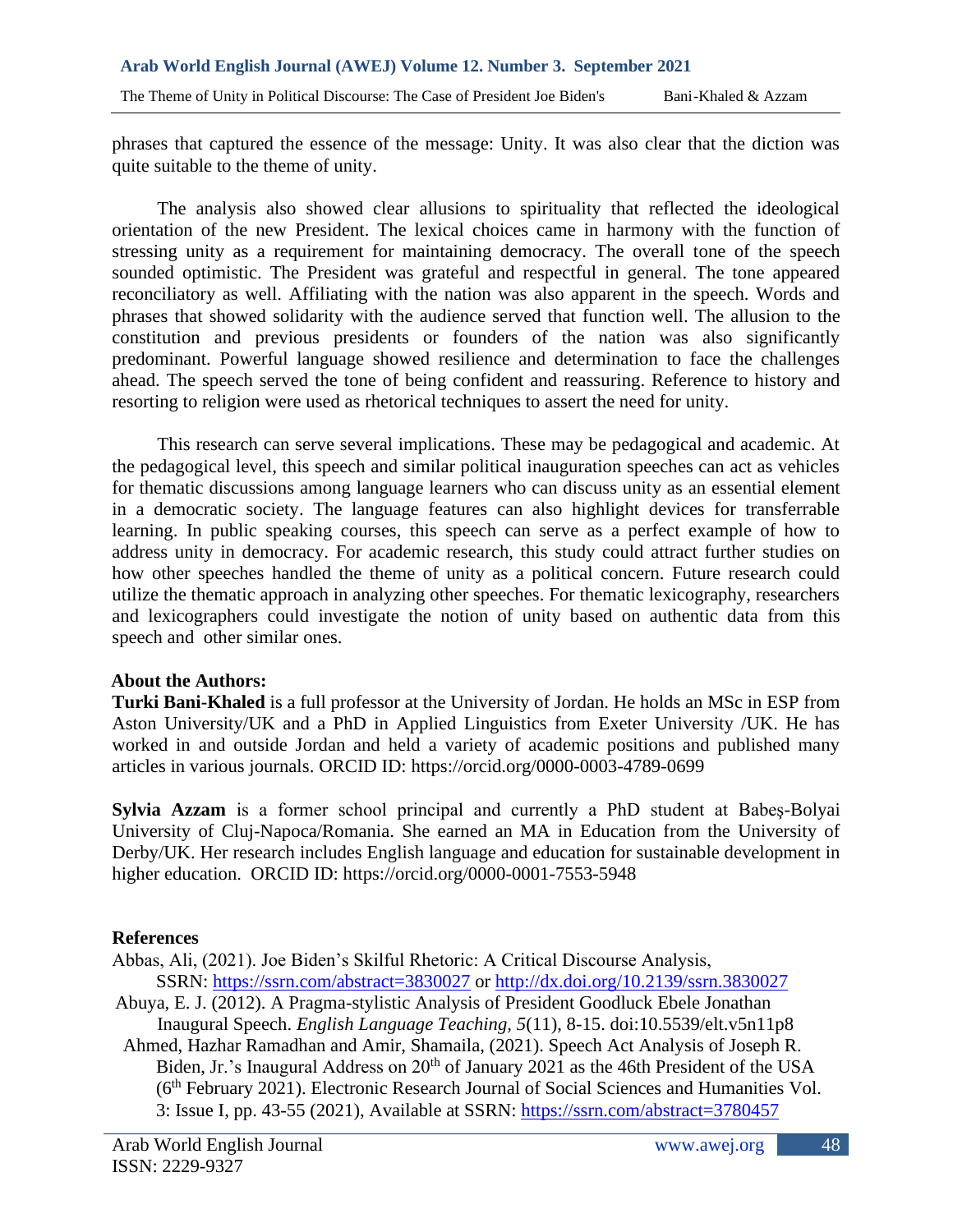#### **Arab World English Journal (AWEJ) Volume 12. Number 3. September 2021**

The Theme of Unity in Political Discourse: The Case of President Joe Biden's Bani-Khaled & Azzam

- 
- Al-Majali, W. (2015). Discourse Analysis of the Political Speeches of the Ousted Arab Presidents during the Arab Spring Revolution Using Halliday and Hasan's Framework of Cohesion. *Journal of Education and Practice, 6*(4), 96-108. Retrieved from <https://files.eric.ed.gov/fulltext/EJ1080129.pdf>
- Altikriti, S. (2016). Persuasive Speech Acts in Barack Obama's Inaugural Speeches (2009, 2013) and The Last State of the Union Address. *International Journal of Linguistics,8*(2), 47-66. doi:10.5296/ijl.v8i2.9274
- Chilton, P. (2004). *Analyzing political discourse: theory and practice.* Abingdon New York: Routledge.
- Chilton, P., & Schaffer, C. (1997). *Discourse and politics.* London: Sage.
- Dickerson, D. (2019). *Make the Inaugural Great Again: A Rhetorical Analysis of Donald J. Trump's Inaugural Address*. (Unpublished Master's thesis). South Dakota State University. The USA. Retrieved from https://openprairie.sdstate.edu/etd/3166
- Elsanhoury, M., Seddek, A., Sarwat, N., & Debian, R. (2020). A Multimodal Discourse Analysis of Political Speeches: The Case of Donald Trump's 2016 Election Speeches. *Journal of Language and Literature, 20*(2), 168-180. DOI: [10.24071/joll.v20i2.2390](https://www.researchgate.net/deref/http%3A%2F%2Fdx.doi.org%2F10.24071%2Fjoll.v20i2.2390)
- Enyi, A., & Chitulu, M. (2015). Texture, Textuality and Political Discourse: A Study of Lexical Cohesion in Nigeria's President Goodluck Jonathan's Inaugural Address, May 2011. *Advances in Language and Literary Studies, 6*(5), 77-86. https://www.journals.aiac.org.au
- Hutton, M. (1967). *A Rhetorical Analysis of John F. Kennedy's 'Inaugural Address' of January 29 1961* (Unpublished Master's Thesis). Eastern Illinois University. The USA. Retrieved from<https://thekeep.eiu.edu/theses/4212>
- Johnson, M., & McLean, E. (2020). Discourse Analysis. *International Encyclopedia of Human Geography* (2nd, ed., pp. 377-383). Elsevier. [https://doi.org/10.1016/B978-0-08-102295-](https://doi.org/10.1016/B978-0-08-102295-5.10814-5) [5.10814-5](https://doi.org/10.1016/B978-0-08-102295-5.10814-5)
- Matić, D. (2012). Ideological Discourse Structures in Political Speeches. *Komunikacijaikultura online, 3*(3), 54-78. Retrieved from :///D:/Users/mciUser/Downloads/143-1-158-1-10- 20170906.pdf
- Munir, A. (2014). *A Stylistic Analysis of Barack Obama's Second Inaugural Address*  (Unpublished Master's Thesis). Yogyakarta State University. Indonesia. Retrieved from <http://eprints.uny.ac.id/19331/1/Ahmad%20Munir%20%2010211141012.pdf>
- Ojukwu, C., &Osuchukwu, C. (2019). A Pragmatic Analysis of Selected Political Speeches of Nelson Mandela. *Journal of the English Scholars' Association of Nigeria, 21*(2), 63-86. ISSN 0029-0009
- Okafor, V.,&Issife, G. (2017). Mood and Modality in Nigeria's President Muhammadu Buhari's Inaugural Speech: A Stylistic Study. *International Journal of Linguistics and Literature (IJLL), 6*(5), 27-40. http://iaset.us
- Olajoke, A. S. (2015). A Lexical Analysis of an Inaugural Speech of the Speaker of Benue State House of Assembly in Nigeria. *Journal of Language Teaching and Research, 6*(2), 258- 264. DOI:<http://dx.doi.org/10.17507/jltr.0602.03>
- Rahayu, N.; Suastini, N. and Jayantini, I. (2021). Political Discourse Structure on Joe Biden's Acceptance Speech, IJELAL *International Journal of English Learning and Applied Linguistics, 1*, (2).
- Ricca, H., & Johan, M. (2021). Deixis found in the first victory speech of Joe Biden as United States president. *Science Humanity Journal*, *1*(2), 83-90. Retrieved from <http://idebahasa.or.id/escience/index.php/home/article/view/16>